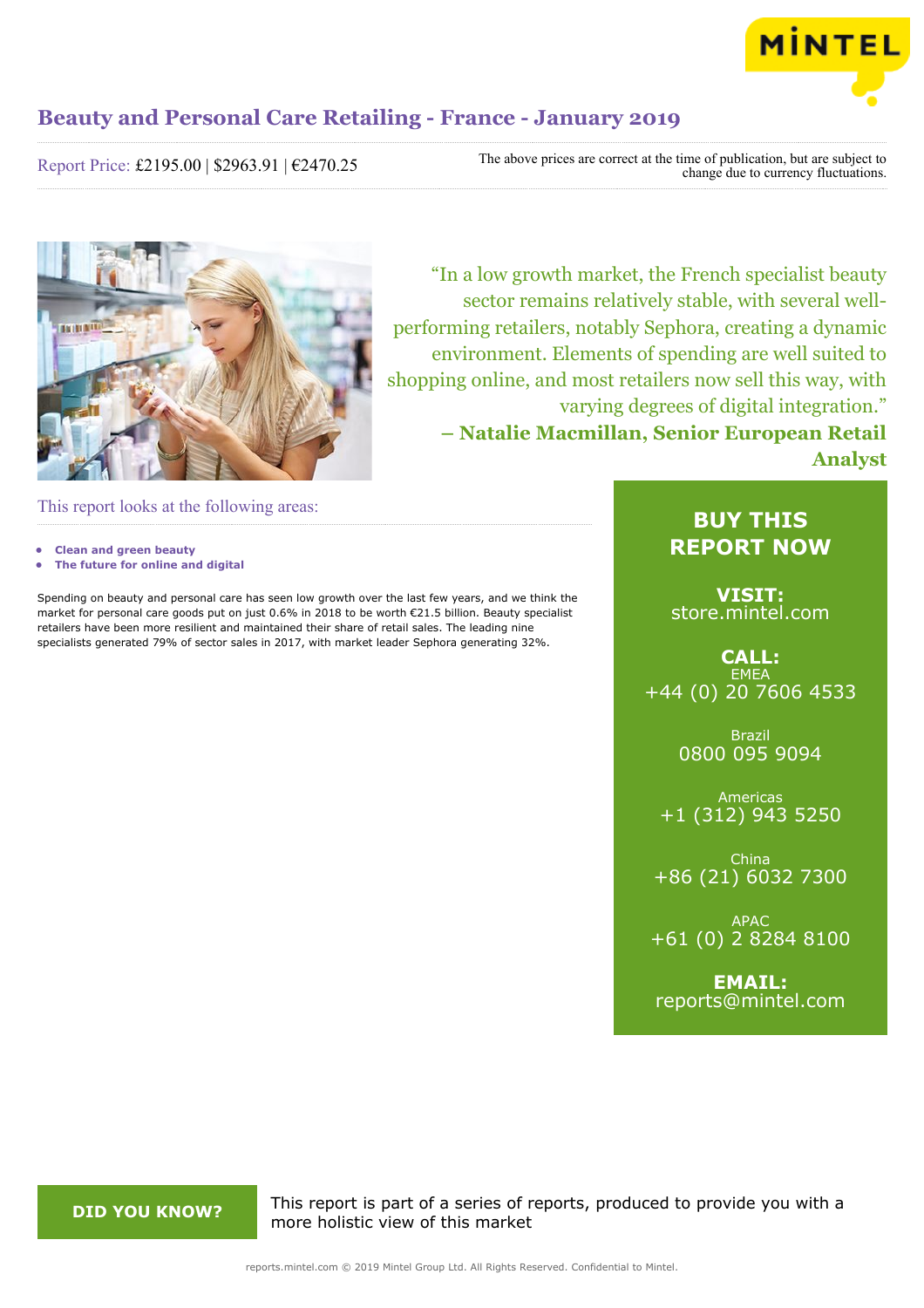

Report Price: £2195.00 | \$2963.91 | €2470.25

The above prices are correct at the time of publication, but are subject to change due to currency fluctuations.

# **Table of Contents**

#### **Overview**

#### What you need to know

Areas covered in this Report

#### **Executive Summary**

## The market

#### Consumer spending

Figure 1: France: consumer spending on beauty and personal care (incl. VAT), 2013-18

#### Sector size and forecast

#### Channels of distribution

Figure 2: France: estimated distribution of spending on beauty and personal care goods by channel, 2018

#### Companies and brands

Leading players

#### Market shares

Figure 3: France: leading beauty specialists' shares of all beauty specialists' sales, 2018

#### Online

### The consumer

## BPC products purchased

Figure 4: France: BPC products bought in the last 12 months – Broad categories, October 2018

#### Online and in-store shopping for BPC

#### Where they shop for BPC

Figure 5: France: where beauty and personal care products were purchased, October 2018

#### Attitudes to shopping for BPC products

Figure 6: France: attitudes to buying beauty and personal care, October 2018

#### What we think

## **Issues and Insights**

| The Market - What You Need to Know |
|------------------------------------|
| The implications                   |
| The facts                          |
| The future for online and digital  |
| The implications                   |
| The facts                          |
| Clean and green beauty             |

#### Economy picking up after prolonged period of low growth

BPC, a low growth market

BPC retailers doing well

Grocers and specialist chains are the main channels

# BUY THIS REPORT NOW

**VISIT:** [store.mintel.com](http://reports.mintel.com//display/store/926608/) **CALL:** EMEA +44 (0) 20 7606 4533 | Brazil 0800 095 9094 Americas +1 (312) 943 5250 | China +86 (21) 6032 7300 APAC +61 (0) 2 8284 8100 **EMAIL:** [reports@mintel.com](mailto:reports@mintel.com)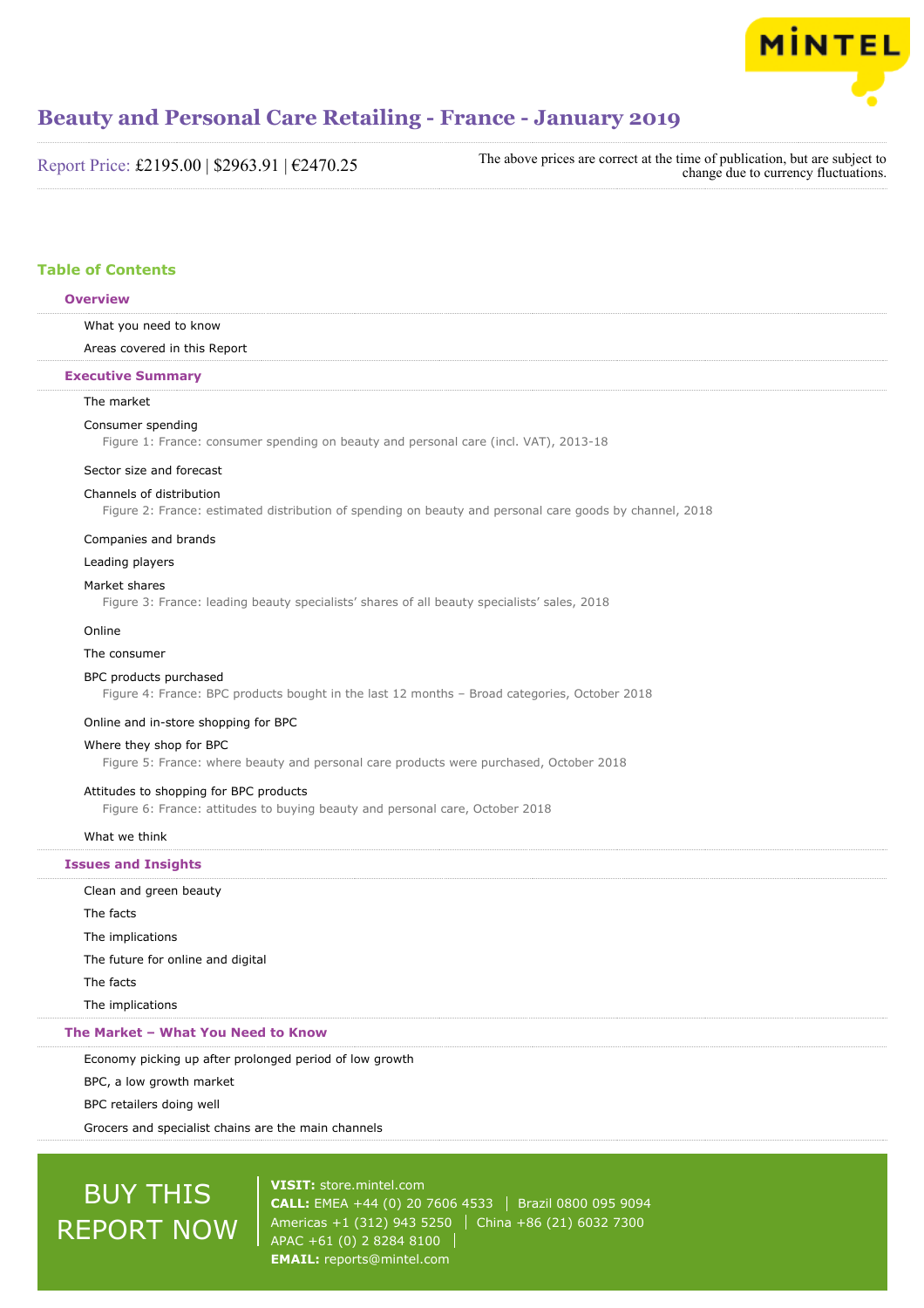

Report Price: £2195.00 | \$2963.91 | €2470.25

The above prices are correct at the time of publication, but are subject to change due to currency fluctuations.

#### **Consumer Spending**

#### Signs of growth in the French economy

#### Low growth in beauty and personal care spending

Figure 7: France: consumer spending on beauty and personal care (incl. VAT), 2013-18

#### Product market breakdown

Figure 8: France: main beauty and personal care markets, spending (inc VAT), 2013-18

Figure 9: France: main beauty and personal care markets, forecast spending (inc VAT), 2019-22

#### **Sector Size and Forecast**

Total retail sales recovering, further growth forecast in 2018

#### Beauty retailers' sales accelerating

Figure 10: France: health & beauty specialists, sales (excl VAT), 2013-18

Figure 11: France: health & beauty specialists, forecast sales, excl VAT, 2018-23

#### **Inflation**

Figure 12: France: consumer prices \* of personal care items, annual % change, 2013-17

Figure 13: France: consumer price inflation (HICP \*) on personal care products and services, annual % change, January 2017-October 2018

#### **Channels of Distribution**

Figure 14: France: where beauty and personal care products were purchased, France, October 2018

### Grocers dominate

Pharmacies and parapharmacies significant

### Department stores have a low share

#### Online growing

Figure 15: France: estimated distribution of spending on beauty and personal care goods by channel, 2018

#### **Companies and Brands – What You Need to Know**

Sephora leads

Leading groups generate almost 80% of sector sales

#### Online BPC shopping growing

#### **Leading Players**

Sephora leads

Yves Rocher developing new store formats

#### Marionnaud still in the red despite investments

Figure 16: France: leading beauty and personal care specialists, sales, 2014-18

Figure 17: France: leading beauty and personal care specialists, outlets, 2014-18

#### Sales per outlet

Figure 18: France: leading beauty and personal care specialists, sales per outlet, 2014-18

#### **Market Shares**

Figure 19: France: leading beauty specialists' shares of all beauty specialists' sales, 2014-18

### **Online**

# BUY THIS REPORT NOW

**VISIT:** [store.mintel.com](http://reports.mintel.com//display/store/926608/) **CALL:** EMEA +44 (0) 20 7606 4533 Brazil 0800 095 9094 Americas +1 (312) 943 5250 | China +86 (21) 6032 7300 APAC +61 (0) 2 8284 8100 **EMAIL:** [reports@mintel.com](mailto:reports@mintel.com)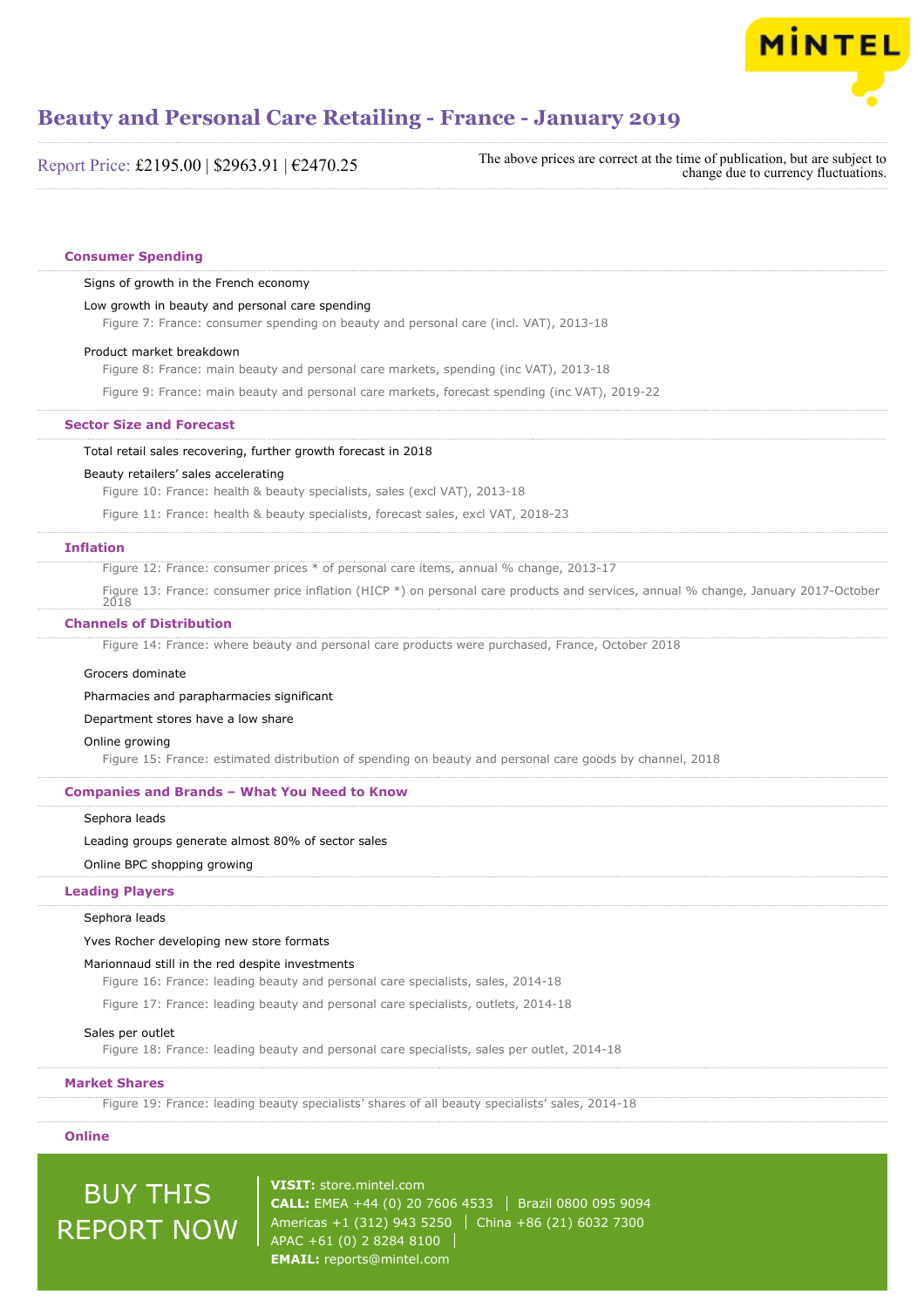

# Report Price: £2195.00 | \$2963.91 | €2470.25

The above prices are correct at the time of publication, but are subject to change due to currency fluctuations.

#### Online activity

#### Shopping online

Figure 20: France: online purchases in the last 12 months in key sectors, 2012-18

#### Online BPC sales

Leading online players

### Digital world potential

Figure 21: France: beauty and grooming-related activities done or willing to do, 2018

### **The Consumer – What You Need to Know**

#### BPC, a partly non-discretionary market

Only 24% buy online

Supermarkets lead for buying BPC

Demand for ethical and natural products

Experiences appeal to the young

#### **Beauty and Personal Care Products Purchased**

Figure 22: France: BPC products bought in the last 12 months – Broad categories, October 2018

#### **Online and In-store Shopping for Beauty and Personal Care Products**

#### Women shop more online

Figure 23: France: online BPC shoppers, October 2018

Figure 24: France: profile of online and in-store buyers of beauty and personal care products, October 2018

Figure 25: France: where beauty and personal care products were purchased, by how they shopped, October 2018

#### **Where Beauty and Personal Care Products are Purchased**

Figure 26: France: where beauty and personal care products were purchased, October 2018

#### Customer profiles

Figure 27: France: usage of retailers for buying beauty and personal care products, by average age and income, October 2018

#### Where people shopped and what they bought

Figure 28: France: BPC products purchased by type of retailer used, deviation from average, October 2018

Figure 29: France: BPC products purchased by specialist retailer used, deviation from average, October 2018

#### **Attitudes to Shopping for Beauty and Personal Care Products**

#### Demand for ethical and natural products

Figure 30: France: attitudes to buying beauty and personal care, October 2018

#### Experiences appeal to the young

Figure 31: France: in-store related attitudes to buying beauty and personal care by age group, October 2018

#### Ethics and nature have broader appeal

Figure 32: France: environmental attitudes to buying beauty and personal care by age group, October 2018

#### Price more important to women

Figure 33: France: attitudes to buying beauty and personal care, % agreeing that "I often compare the price of a product across different retailers" by age group and gender, October 2018

#### Customer profiles for different attitudes

Figure 34: France: profile of those agreeing with selected attitude statements, October 2018

# BUY THIS REPORT NOW

**VISIT:** [store.mintel.com](http://reports.mintel.com//display/store/926608/) **CALL:** EMEA +44 (0) 20 7606 4533 | Brazil 0800 095 9094 Americas +1 (312) 943 5250 | China +86 (21) 6032 7300 APAC +61 (0) 2 8284 8100 **EMAIL:** [reports@mintel.com](mailto:reports@mintel.com)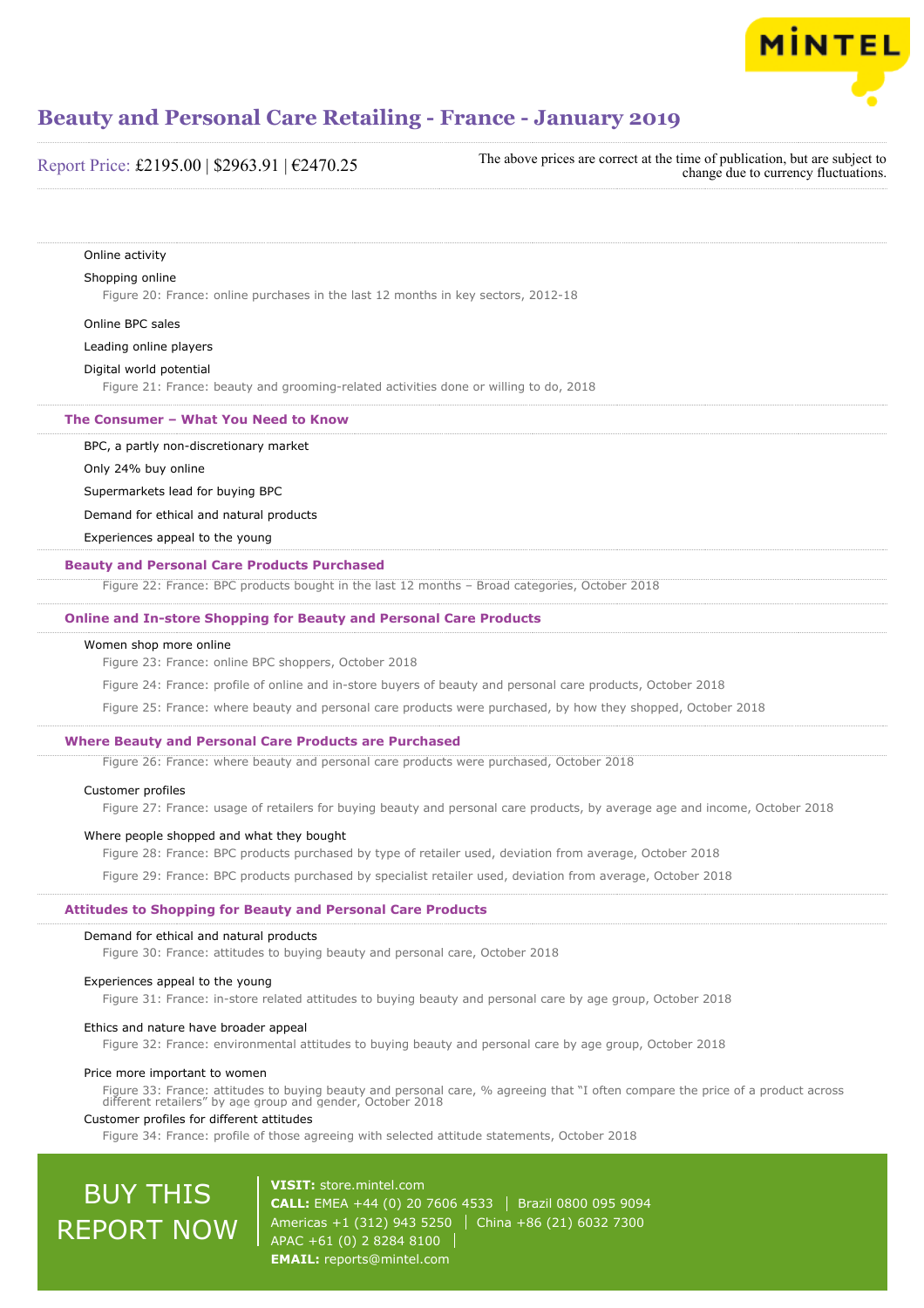

# Report Price: £2195.00 | \$2963.91 | €2470.25

The above prices are correct at the time of publication, but are subject to change due to currency fluctuations.

#### Choice and price

Figure 35: France: attitudes to buying beauty products by retailer used, October 2018

#### Environmental and ethical concerns

Figure 36: France: attitudes to buying beauty products by retailer used, October 2018

#### **Appendix – Data Sources, Abbreviations and Supporting Information**

Abbreviations

Data sources

## **AS Watson**

#### What we think

Diverse collection of businesses

Recent focus on service and online

Marionnaud a poor fit for AS Watson structure

#### Where next?

Company background

#### Company performance

Figure 37: AS Watson (Europe): group financial performance, 2013-17

Figure 38: AS Watson (Europe): outlet data, 2013-17

## Retail offering

#### Rossmann

Kruidvat and Superdrug

#### Savers and Prijsmepper

Other businesses

Figure 39: AS Watson Europe, operating companies, 2017

### **The Body Shop**

#### What we think

New owner reinforces values

New brand ambassadors could personalise ethical and green appeal

Missing out on new product benefits

Continued investment needed in physical retail

Broadening appeal to older consumers

#### Company background

#### Company performance

Figure 40: The Body Shop: group financial performance, 2013-17

Figure 41: The Body Shop: estimated UK sales performance, 2013-17

Figure 42: The Body Shop: outlet data, 2013-17

#### Retail offering

#### Product mix

Figure 43: The Body Shop: sales, by category, 2017

# BUY THIS REPORT NOW

**VISIT:** [store.mintel.com](http://reports.mintel.com//display/store/926608/) **CALL:** EMEA +44 (0) 20 7606 4533 | Brazil 0800 095 9094 Americas +1 (312) 943 5250 | China +86 (21) 6032 7300 APAC +61 (0) 2 8284 8100 **EMAIL:** [reports@mintel.com](mailto:reports@mintel.com)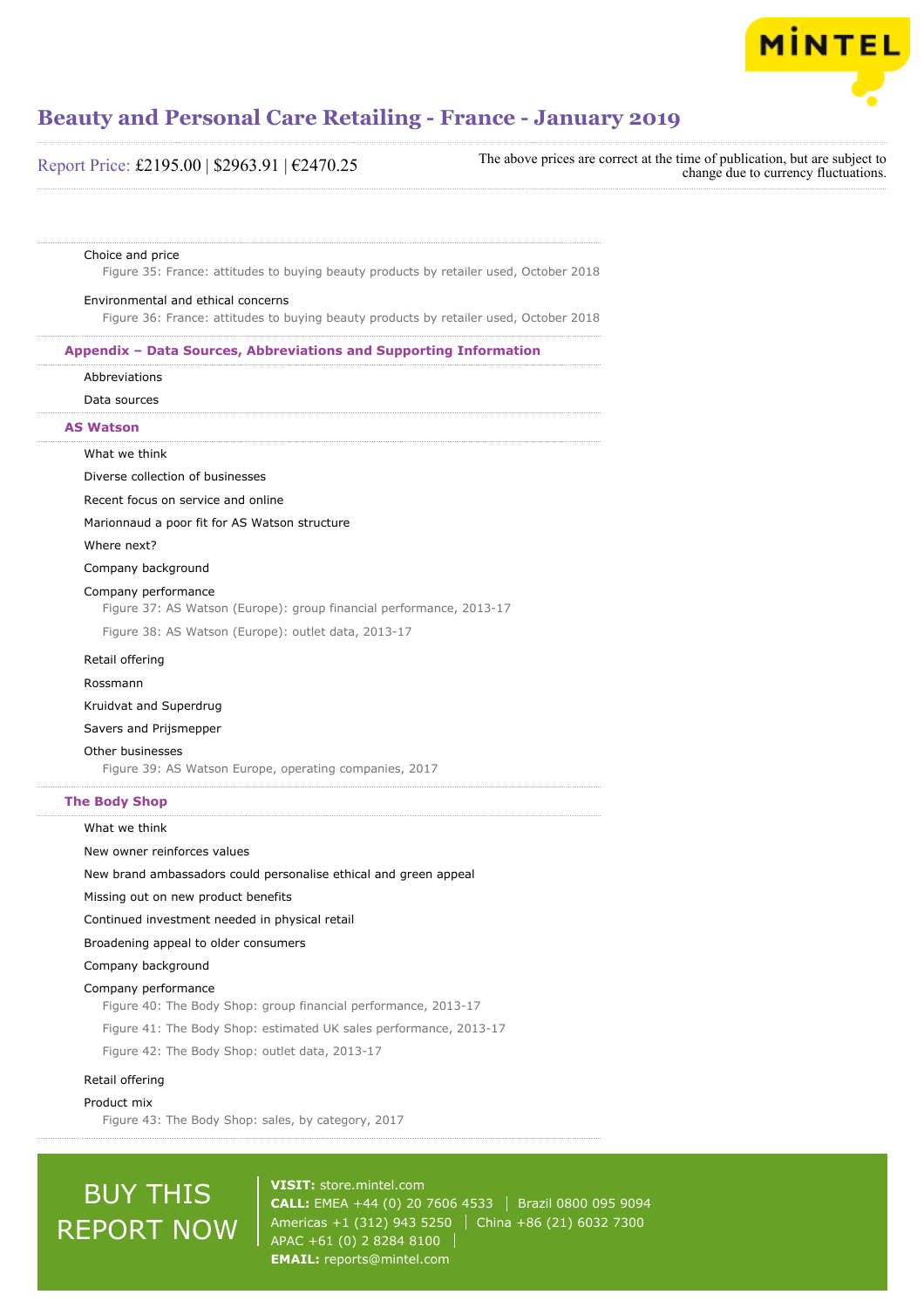

Report Price: £2195.00 | \$2963.91 | €2470.25

The above prices are correct at the time of publication, but are subject to change due to currency fluctuations.

### **Douglas Group**

What we think

New CEO's bold new strategy to rejuvenate and reposition the brand more upmarket

Modernising bricks-and-mortar stores

Website enhancements help grow online sales

Innovative and exclusive product mix

High value of Beauty Card members

Company background

#### Company performance

Figure 44: Douglas Group: group sales performance, 2013/14-2017/18

Figure 45: Douglas Group: estimated outlet data, 2013/14-2017/18

### Retail offering

#### **Kiko Milano**

#### What we think

Hits the buffers in key markets including US, UK and Germany

Injection of capital will allow it to retarget its expansion

Online offers wide international coverage but some stores will be necessary

Company background

#### Company performance

Figure 46: Kiko Milano: group financial performance, 2013-17

Figure 47: Kiko Milano: outlet data, 2013-17

#### Retail offering

## **Lush Retail Ltd**

#### What we think

Lush responds to consumer demand with its 'Community Products'

Lush goes packaging-free

Lush enables customers to make their own bath bombs

## Wales' first Lush Spa Shop opens in Cardiff

Company background

#### Company performance

Figure 48: Lush Retail Ltd: group financial performance, 2013/14-2017/18

Figure 49: Lush Retail Ltd: outlet data, 2013/14-2017/18

#### Retail offering

#### **Sephora**

What we think

Continuous product launches help drive success

Pursuing new expansion in Germany and Russia

Use of technology and service drives store appeal

# BUY THIS REPORT NOW

**VISIT:** [store.mintel.com](http://reports.mintel.com//display/store/926608/) **CALL:** EMEA +44 (0) 20 7606 4533 Brazil 0800 095 9094 Americas +1 (312) 943 5250 | China +86 (21) 6032 7300 APAC +61 (0) 2 8284 8100 **EMAIL:** [reports@mintel.com](mailto:reports@mintel.com)